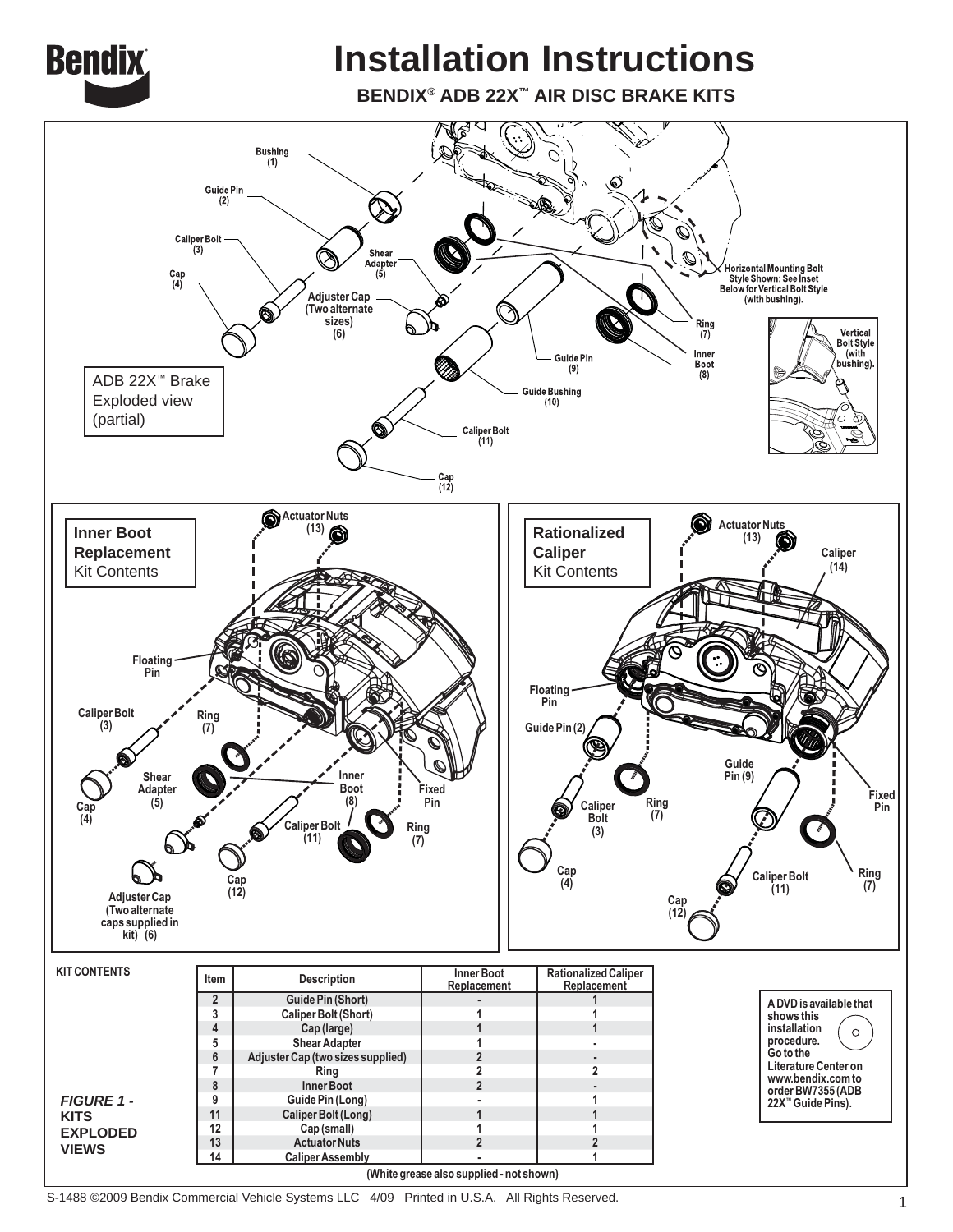#### **SAFE MAINTENANCE PRACTICES** *WARNING! PLEASE READ AND FOLLOW THESE INSTRUCTIONS TO AVOID PERSONAL INJURY OR DEATH:*

**When working on or around a vehicle, the following general precautions should be observed at all times:**

- **1. Park the vehicle on a level surface, apply the parking brakes, and always block the wheels. Always wear**  safety glasses. Where specifically directed, the **parking brakes may have to be released, and/or spring brakes caged, and this will require that the vehicle be prevented from moving by other means for the duration of these tests/procedures.**
- **2. Stop the engine and remove ignition key when working under or around the vehicle. When working in the engine compartment, the engine should be shut off and the ignition key should be removed. Where circumstances require that the engine be in operation, EXTREME CAUTION should be used to prevent personal injury resulting from contact with moving, rotating, leaking, heated or electrically charged components.**
- **3. Do not attempt to install, remove, disassemble or assemble a component until you have read and thoroughly understand the recommended procedures. Use only the proper tools and observe all precautions pertaining to use of those tools.**
- **4. If the work is being performed on the vehicle's air brake system, or any auxiliary pressurized air systems, make certain to drain the air pressure from all reservoirs before beginning ANY work on the vehicle. If the vehicle is equipped with an AD-IS® air dryer system or a dryer reservoir module, be sure to drain the purge reservoir.**
- **5. Following the vehicle manufacturer's recommended procedures, deactivate the electrical system in a manner that safely removes all electrical power from the vehicle.**
- **6. Never exceed manufacturer's recommended pressures.**
- **7. Never connect or disconnect a hose or line containing pressure; it may whip. Never remove a component or plug unless you are certain all system pressure has been depleted.**
- **8. Use only genuine Bendix® replacement parts, components and kits. Replacement hardware, tubing, hose, fi ttings, etc. must be of equivalent size, type and strength as original equipment and be designed specifi cally for such applications and systems.**
- **9. Components with stripped threads or damaged parts should be replaced rather than repaired. Do not attempt repairs requiring machining or welding unless specifically stated and approved by the vehicle and component manufacturer.**
- **10. Prior to returning the vehicle to service, make certain all components and systems are restored to their proper operating condition.**
- **11. For vehicles with Antilock Traction Control (ATC), the ATC function must be disabled (ATC indicator lamp should be ON) prior to performing any vehicle maintenance where one or more wheels on a drive axle are lifted off the ground and moving.**

**WARNING: Not all wheels and valve stems are compatible with Bendix® Air Disc Brakes. Use only wheels and valve stems approved by the vehicle manufacturer to avoid the risk of valve stem shear and other compatibility issues.**

#### **WARNING: ALWAYS AVOID CREATING DUST DURING REMOVAL OR INSTALLATION DUE TO POSSIBLE CANCER AND LUNG DISEASE HAZARD.**

**While Bendix Spicer Foundation Brake LLC does not offer asbestos-containing brake linings or disc pads, the long-term effects of certain non-asbestos fi bers have not been determined. Current OSHA Regulations cover exposure levels to some, but not all, components of nonasbestos linings and pads. The following precautions should be used when handling these materials:**

- **Avoid creating dust. Compressed air or dry brushing must never be used to clean brake assemblies or the work area.**
- **Brake workers must take steps to minimize their exposure to airborne brake lining particles. Procedures to reduce exposure include: working in a wellventilated area, segregating areas where brake work is performed, using local filtered ventilation systems or enclosed cells with fi ltered vacuums for all brake work. Respirators approved by the Mine Safety and Health Administration (MSHA) or National Institute for Occupational Safety and Health (NIOSH) should be worn at all times during brake servicing.**
- **Workers must wash before eating or drinking, should not use tobacco products in any form, shower after working, and not wear work clothes home. Work clothes should be vacuumed using a high effi ciency particulate filter (HEPA) vacuum and laundered separately without shaking.**
- **OSHA Regulations regarding testing, disposal of waste and methods of reducing exposure for asbestos are set forth in 29 Code of Federal Regulations §1910.001. These Regulations provide valuable information which can be utilized to reduce exposure to airborne particles.**
- **Material Safety Data Sheets on this product, as required by OSHA, are available from Bendix Spicer Foundation Brake LLC. Call 1-800-AIR-BRAKE.**

These instructions cover the removal of Bendix air disc brake pads, and installation of replacement guide pins and brake pads. For vehicles with wear sensors and/or electronic wear diagnostic equipment, consult the Service Data Sheet SD-23-7541.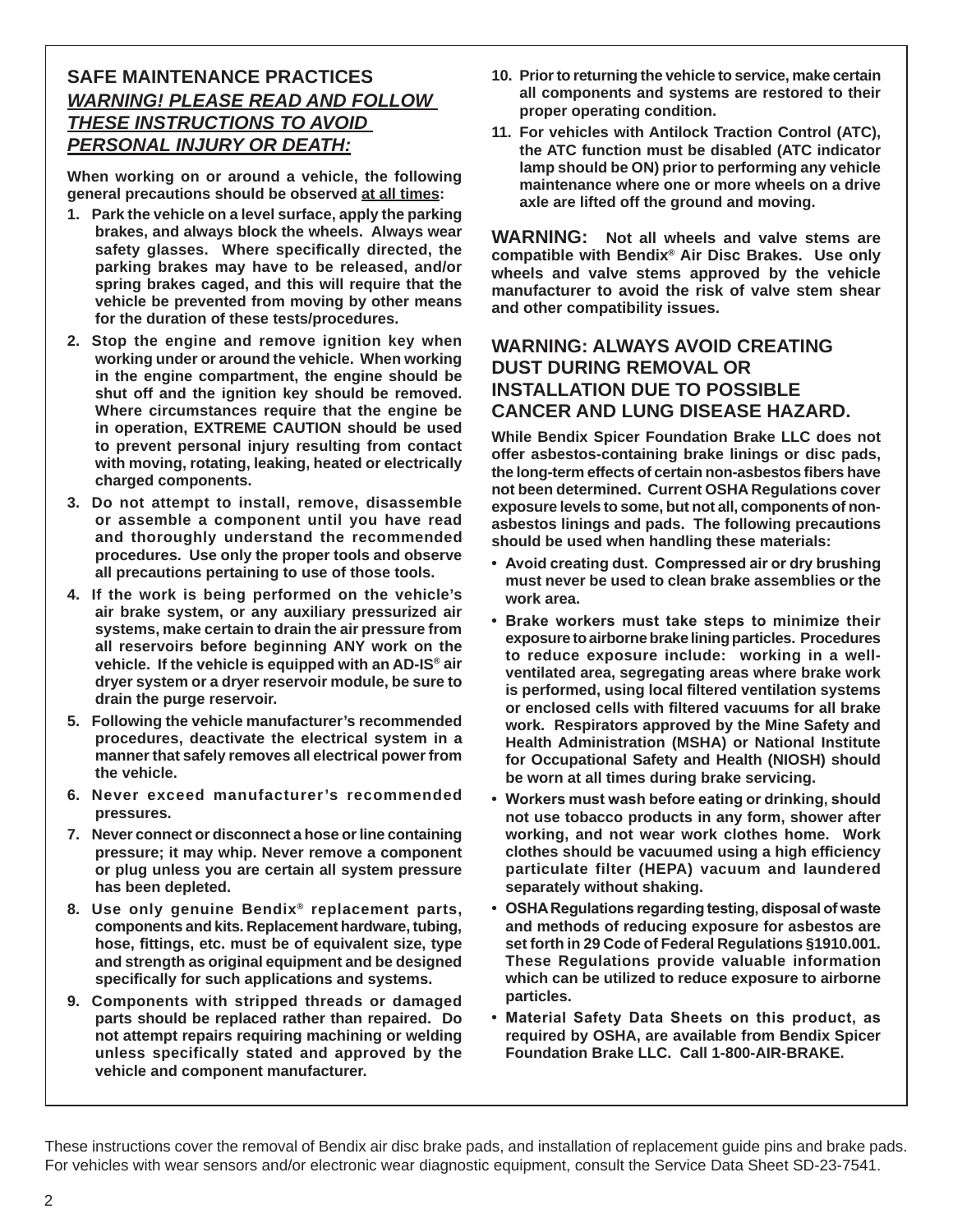**Follow all standard safety procedures including, but not limited to, those on page 2 of these instructions. Also, read the vehicle manufacturer's recommendations. When working on foundation brakes, be sure that the vehicle is on level ground, that the vehicle is parked by other means than the foundation brakes, and that the wheels are chocked. When installing pads, where appropriate, use heavy duty gloves and always keep fi ngers away from potential pinch hazard areas.**

As noted earlier, Bendix Air Disc Brakes are precisionengineered braking mechanisms. The "friction couple" braking characteristics have been carefully optimized and the rotor design and materials have been matched with special formulation brake pads for optimal performance.

#### **FOR ADDITIONAL INFORMATION SEE SERVICE DATA SHEET SD-23-7541.**

#### **NOTE: FOR INNER BOOT REPLACEMENT KIT INSTALLERS**

When replacing damaged or worn inner boots (4) there is a potential to find internal damage to the guide pin bearing. A useful preliminary check is to conduct the following Guide Pin Bearing inspection shown below. Damaged, worn, or corroded guide pins and/or bushings require a different guide pin replacement kit for servicing the bearings.

#### **GUIDE PIN BEARING INSPECTION:**

#### **CALIPER MOVEMENT TEST USING MAGNETIC DIAL GAUGE**

#### **Use the following procedure to check caliper movement along the guide pins:**

Remove the Pads.

Clean dirt, road grime, etc. from the guide pin or cover.

Using hand pressure only (no tools), the Caliper should slide freely along the whole length of the Guide Pin arrangement. With the pads removed, this movement should be at least 0.8 inch (20mm). If the movement is less than this amount, perform a full guide pin service, or replace the caliper/carrier assembly.

#### **To measure the fl oating guide pin clearance from the guide sleeve (6c) to the guide pin:**

See Figure 2. Remove the wheel. Remove the pad retainer, but leave the pads in position. Attach a magnetic dial-gauge holder to the carrier on the short bearing side of the caliper. Release the parking brake (if applicable).

Use the measuring point on the caliper - see the arrow in Figure 2. Press the caliper in the direction of carrier and set the dial-gauge to zero.

Place a suitable tool (e.g. screwdriver) between Carrier and Caliper forcing them in opposite directions, and read the maximum value on the dial-gauge.

If the value is greater than 0.039 in. (1.0 mm), a full guide pin service is required, or the caliper/carrier assembly must be replaced.



*FIGURE 2 - MAGNETIC DIAL-GAUGE*

#### **Cap Removal**

Refer to Figure 1. Note: If removed from the vehicle, place the brake on a workbench and, using a vice, secure it by the carrier.

Using a small chisel or punch, tap a hole in the center of the guide pin cap (12), taking care not to insert the chisel too far. Using the hole just made, pry the cap off and discard. Release the second cap (4) by using a small chisel and hammer to apply light blows to the cap, with the chisel aimed away from the casting. Discard the cap (4).

## **CALIPER BOLT, GUIDE PIN AND INNER BOOT REMOVAL**

#### **Note: The guide pins are retained for re-use.**

Using a 14 mm hex bit socket, remove and discard the two caliper bolts (3) and (11). Retract both guide pins slightly and remove the caliper from the carrier.

Remove the boot retaining rings (7) and the guide pins (2) and (9). Use a screwdriver to pry out the inner boots (8).

## **INNER BOOT (8) INSTALLATION**

Both inner boots are identical.

See Figures 3 and 4. Clean the area where the inner boots will be installed and inspect for corrosion. If the sealing surface of the caliper is damaged, replace the caliper. Place a boot into the installer tool, making sure that the inner bellows are arranged close to the side walls of the tool and will not be damaged during installation. Using 70 in. lbs. (8 N•m) of torque maximum, tighten bolt (T10) to install the inner boot. Repeat for the second inner boot. Check that the boots are held securely in place and that no damage occurred during installation.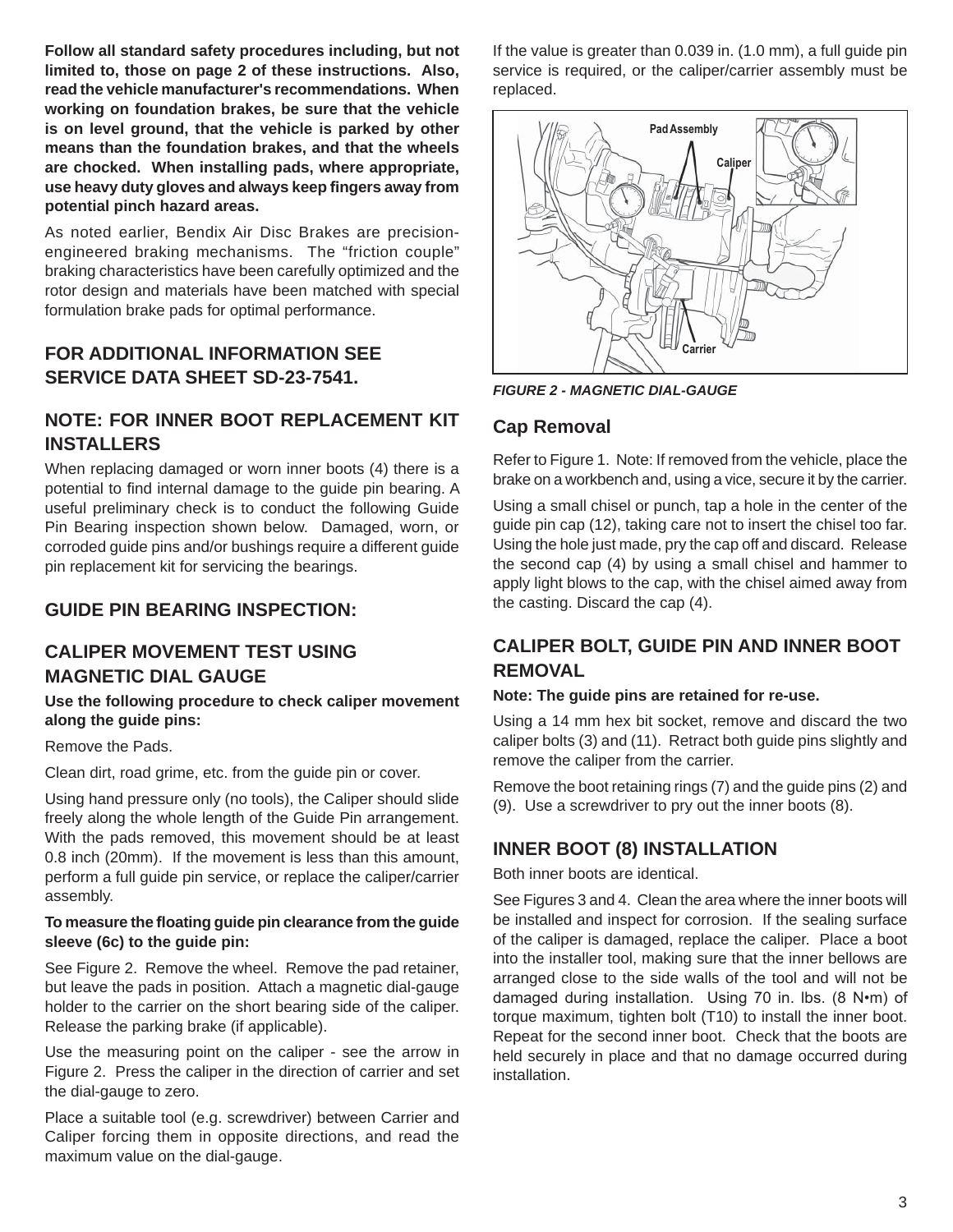#### **GUIDE PIN INSTALLATION**

**Note: The guide pins are retained for re-use, however they must be inspected for damage, wear, and corrosion, and must be replaced as necessary.**

Lubricate both guide pins with the white grease supplied. Insert the guide pins into their respective bores with the grooved end towards the bellows. Fit the lip in the end of the inner boots (8) into the groove of the guide pins (See Figure 4). Push on each ring (7) ensuring that the boot (8) is engaged onto the end of the guide pins (2 or 9).



*FIGURE 3 - INNER BOOT INSTALLATION*



*FIGURE 4 - GUIDE PIN INSTALLATION*

# **CARRIER INSTALLATION**

With the caliper resting on a bench, or on the vehicle where access allows, slide the carrier into place with a slight rocking motion, taking care that as you do so, the inner boots and guide pins are seated in their proper place on the carrier. Identify the two caliper bolts (3) and (11). With the shorter bolt positioned in the floating pin bushing (2), and the longer bolt positioned in the fixed pin bushing (9), attach the bushings to the carrier using 133 ft. lbs. (180 N•m), and then tighten an additional 90º (ninety degrees).

# **INSTALLING THE TWO GUIDE PIN CAPS**

With the caliper resting on a bench, or on the vehicle where access allows, position the caliper/carrier assembly so that the inner boots are fully compressed, check that the bores are clean and dry (i.e. free from lubrication). Note: It is important that the inner boots are fully compressed during this procedure to ensure that the least amount of air is retained within the guide pin channel. If too much air is trapped, the bellows can potentially be damaged during the operation of the brake.

Clean the two caps, and check that the caliper surfaces where the caps will be installed are clean and have no signs of damage.

Select one cap, and with the correct press-in tool. The smaller cap (12) uses tool (T26), and the larger cap (4) uses tool (T27). Position the cap in position, using the machined channel in the caliper to assist in centering the tool. Use a hammer to tap them into position. See Figure 6. Note that the tool needs to remain perpendicular to the channel to prevent damage during installation. Note that, after installation, the smaller cap (12) extends 0.08 in. (2 mm.), and the larger cap (4) extends 0.61 in. (15.5 mm.) - see Figures 7 and 8.



*FIGURE 5 - GUIDE CAP INSTALLATION*



*FIGURE 6 - GUIDE CAP INSTALLATION*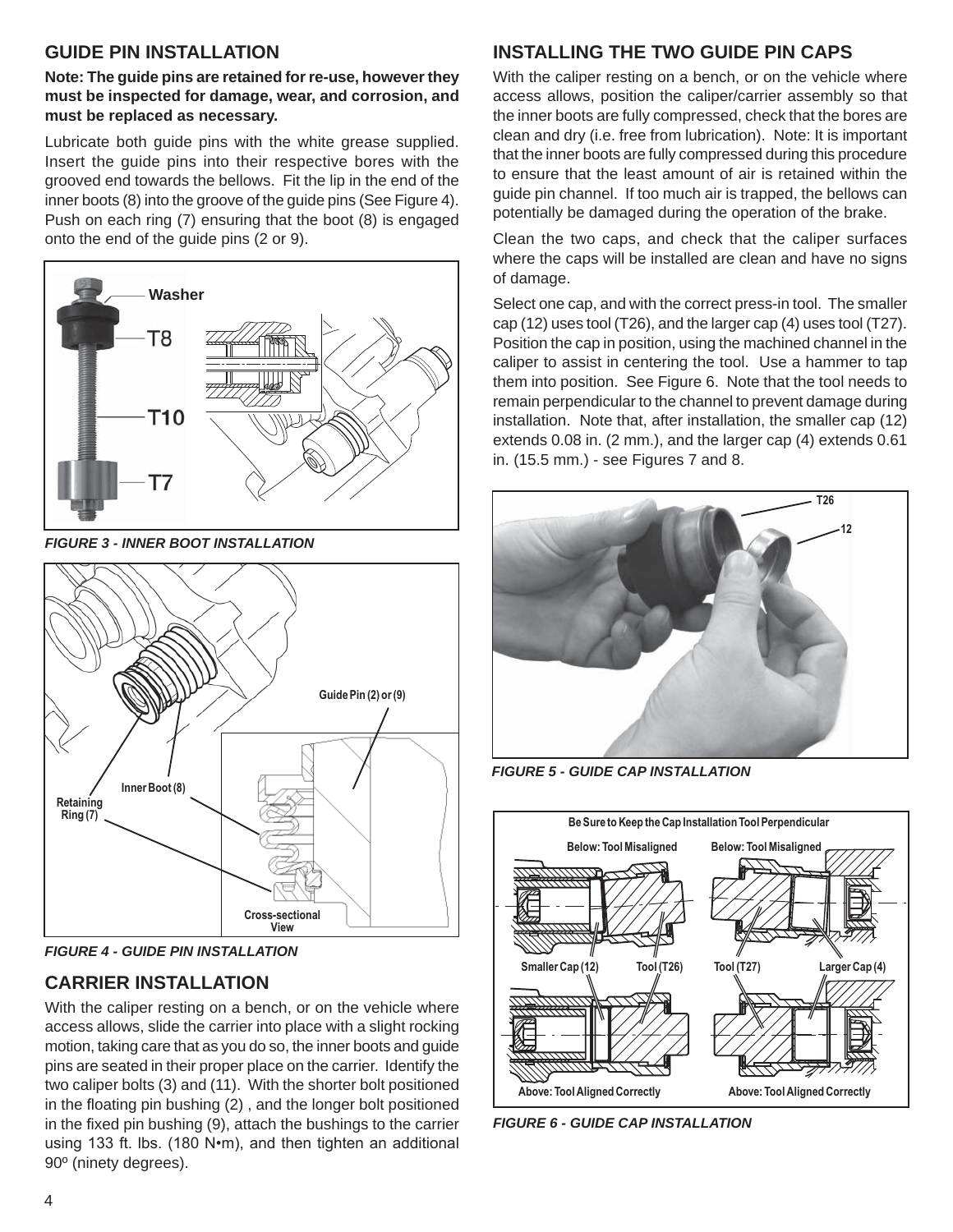

*FIGURE 7 - GUIDE CAP (12) INSTALLATION*

# **0.61 in (15.5 mm.)**

*FIGURE 8 - GUIDE CAP (4) INSTALLATION*

#### **INSPECTION**

Check that the guide pins move freely when the carrier is moved laterally, and that air is not trapped within the inner boots, and that the boots (8) and ring (7) are in the proper position before continuing with the installation.

Place the caliper onto the anchor plate and start the bolt into the hole with the alignment bushing. On the opposite mounting pad, pull the brake assembly against the "mounting shelf" and install the (3) mounting bolts.

With the brake assembly against the "mounting shelf" tighten the mounting bolts to 50 ft-lbs.

Install the remaining bolts and torque to 50 ft-lbs.

Tighten all the bolts to a final torque of 180 - 200 ft-lbs.

Once installed, verify the caliper slides freely.

Reconnect/reinstall the brake chamber as necessary.

#### **Air Disc Brake Running Clearance Inspection.**

Follow all industry safety guidelines, including those listed on page 2. On level ground, with the wheels chocked and the parking brake temporarily released, check for movement of the brake caliper. This small movement, less than 0.80" (2 mm) - approximately the thickness of a nickel - in the inboard/outboard direction indicates that the brake is moving properly on its guide pins. If the caliper has no movement or appears to move greater than the distances above, a full wheel-removed inspection will be necessary. See Service Data Sheet SD-23-7541.